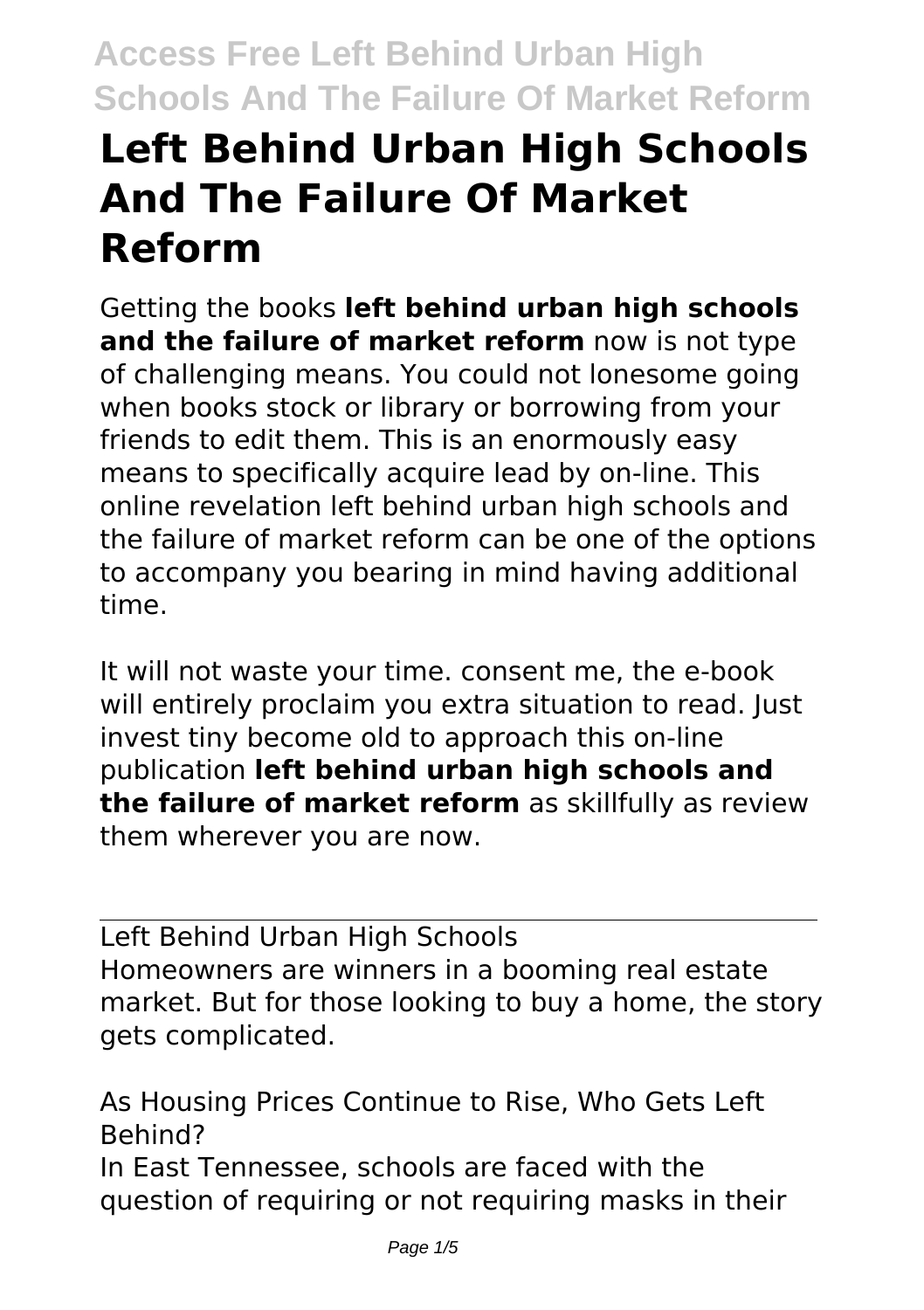campuses as COVID-19 cases are surging, and vaccination rates remain low. The Knox County Health ...

Knox County Health Dept. recommends masks be worn in schools regardless of vaccination status THESE pics show the eerie remains of an abandoned Glasgow school. Urban explorer Kyle Urbex, from Leeds, captured the creepy pics at the gym and swimming pool area of the old Bellahouston Academy ...

See inside eerie abandoned Glasgow school with creepy mannequins scattered around old swimming pool

Then COVID-19 swept across the country and forced Chicago schools to close, leaving David, who has been diagnosed with attention deficit hyperactivity disorder and oppositional defiant disorder, ...

Chicago fell behind on plans for students with disabilities during COVID-19. New data show the depth of the problem.

Boston has been held up as a model for offering free, camp-like summer opportunities, but a national study shows many Boston parents still can't find affordable summer activities for their children.

Many Boston students miss out on summer school opportunities, leaving the most vulnerable further behind

China has a long history of both test-based education and putting boys first, so what does it mean for the country's patriarchal underpinnings when girls start to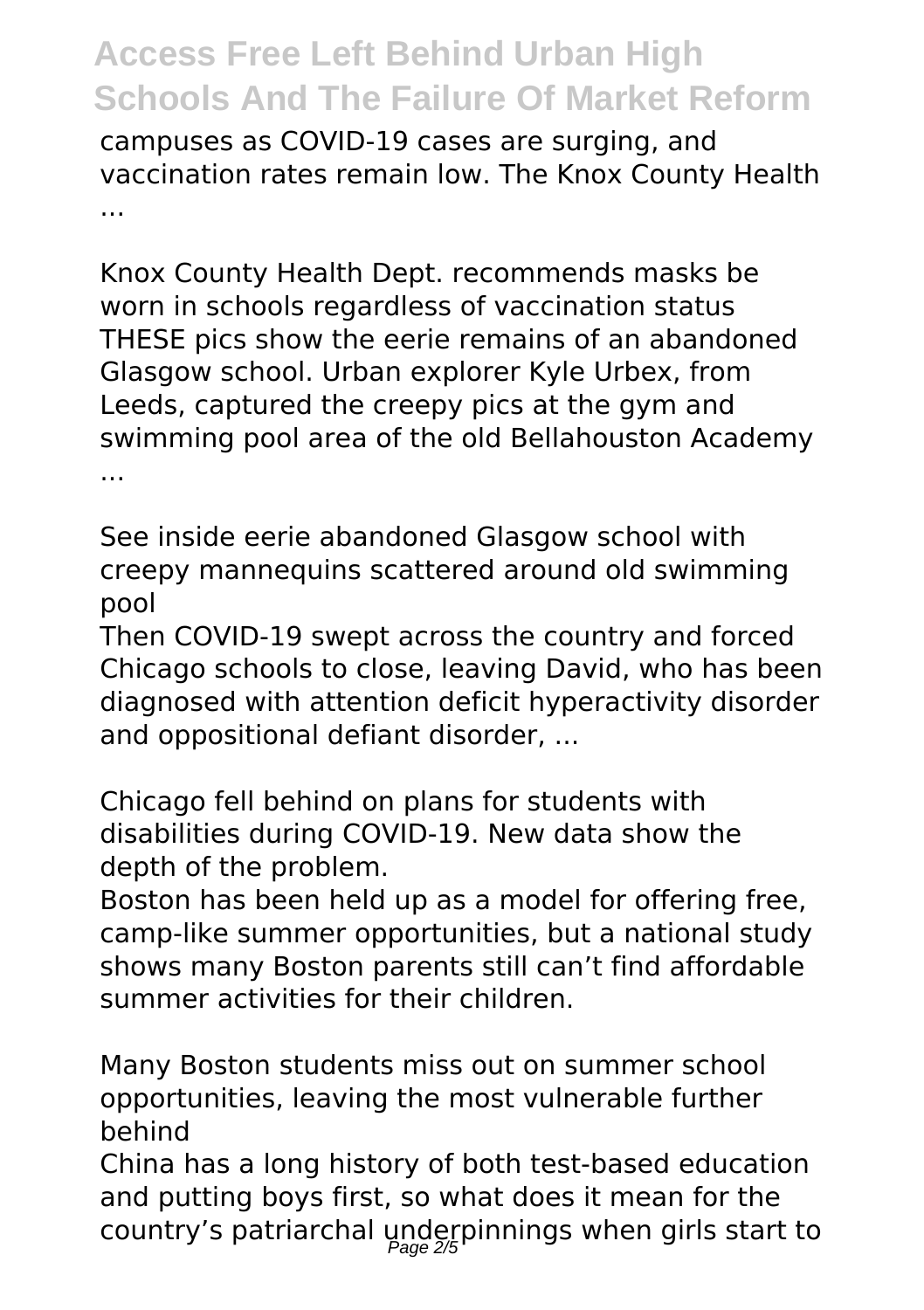pull ahead?

Why China's Boys Are Being Left Behind The state's system for distributing money to schools was created with separate but equal in mind, not quality education for disadvantaged children. With the pandemic putting those inequities so ...

Will Fallout from COVID Recession Fix Delaware's Jim Crow-Era School Funding? We suggest that the regular practice of spatial activities, such as sports, could be related to the spatial capacities of the participants." There are other forces at work in academia and the

We Are Leaving 'Lost Einsteins' Behind Updated by the minute, our Dallas Cowboys 2021 NFL Free Agency Tracker: News and views on the rosterbuilding effort ...

Former Cowboys DB Signs With Broncos: NFL Tracker Lesley Estes has been waking up at 5 a.m. these days. Armed with a weed whacker, a pull saw and sprinkler systems on her roof and lawn, she spends each morning battling back the wilderness surrounding ...

The Bay Area's urban exodus led many to California's most fire-prone areas These schools have been slowly emptying out over the past four decades. Some provinces breathing new life into empty schools, repurposing them as galleries and community centers. Visit Insider's ...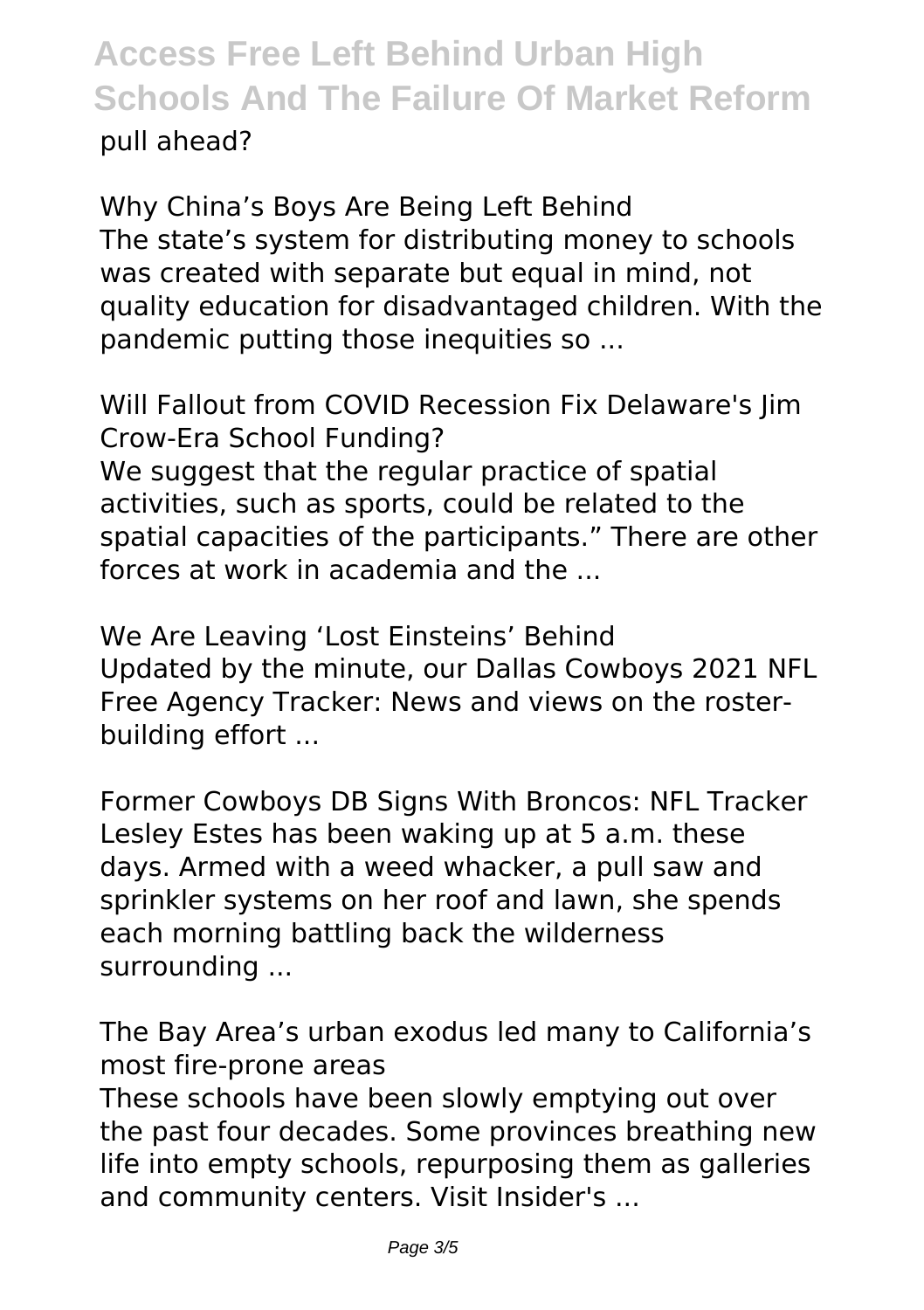Photos show how South Korea's plummeting birth rate has left hundreds of abandoned and crumbling schools throughout the country

Updated by the minute, our Dallas Cowboys 2021 NFL Free Agency Tracker: News and views on the rosterbuilding effort ...

Cowboys Ex Looney Signs With Garrett's Giants: NFL Tracker

St. Louis Community College's latest survey of employers shows that more local companies are looking to hire full-time workers than ever before. But it's imperative that the region's continued ...

Commentary: St. Louis employers are eager to hire. Let's make sure nobody's left behind. Lesley Estes has been waking up at 5 a.m. these days. Armed with a weed whacker, a pull saw and sprinkler systems on her roof and lawn, she spends each morning battling back the wilderness surrounding ...

From a housing crisis to a fire crisis: San Francisco's exodus led many to a new conundrum The civil rights activist knew that to achieve education equity would take more than a lifetime. Still, it was his life's work.

Bob Moses saw math as the path to equality. School systems should build upon his work. while small businesses and entrepreneurs need it to improve their operations and reach more customers to bring new economic opportunities to left-behind communities. Though many schools and ...